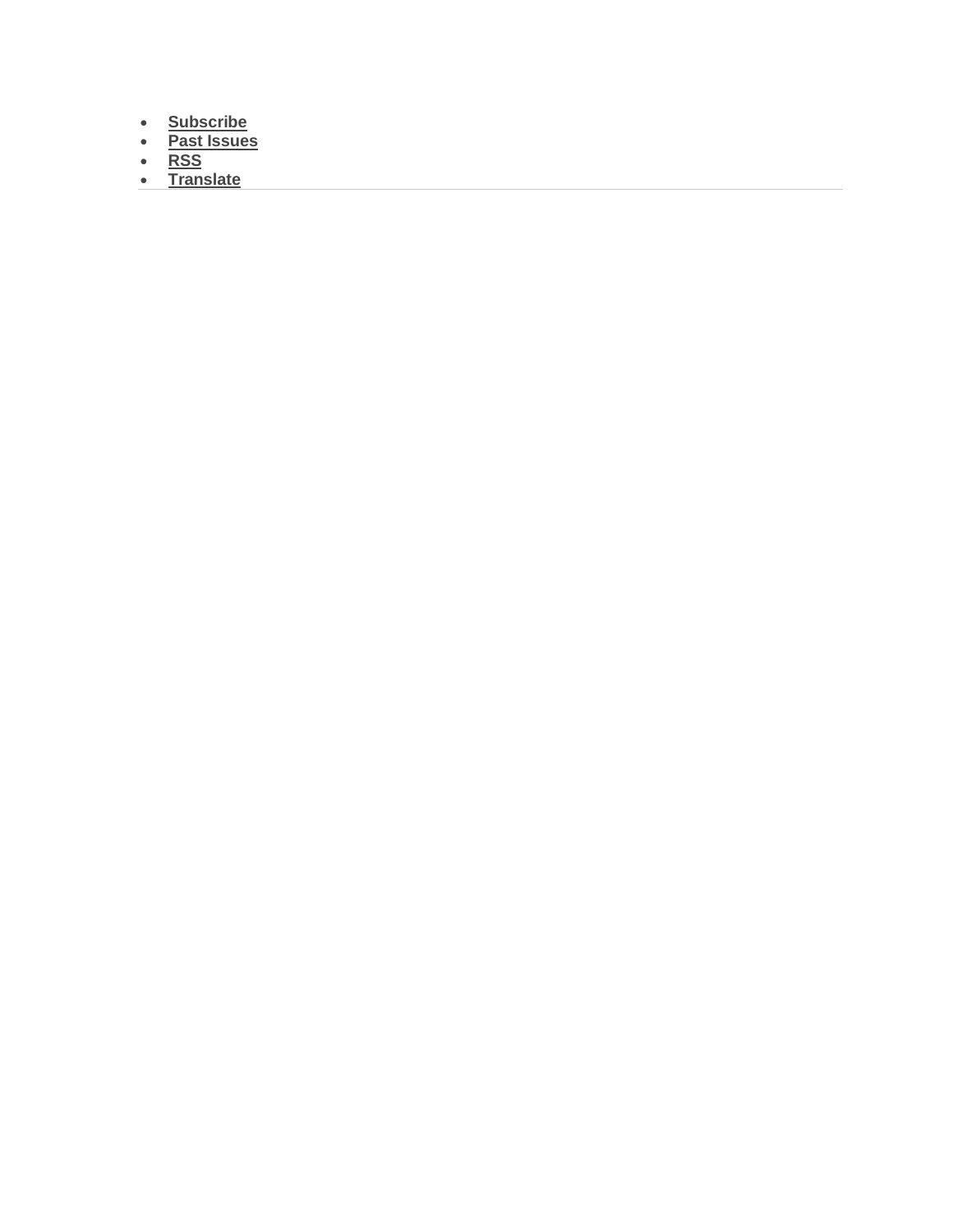## **June 2022 Newsletter Hip Talk Newsletter**



Saturday at Artfest was an amazing presentation of various styles of Bellydance. There was great music, costumes and dancing. Everyone including the audience seemed to really be enjoying themselves.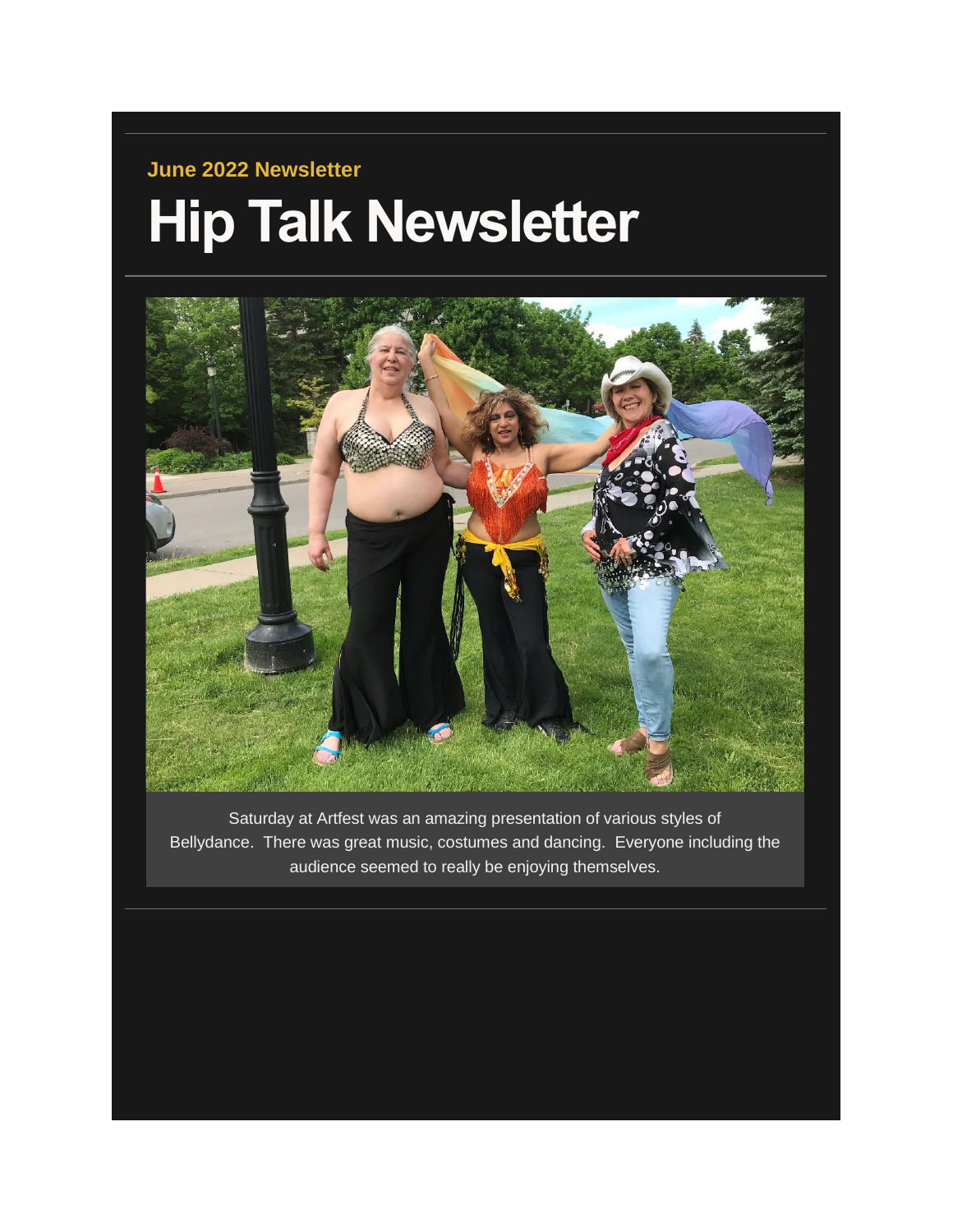**Come and watch the students at Zahra's School perform at Artfest 2022 again. We will be performing at 230-3pm on June 11th at the Esplanade Park in Pickering.**





**Did you know that you can watch a video of our students perform on our website? Go to**

**https://www.zahras.ca/about-1**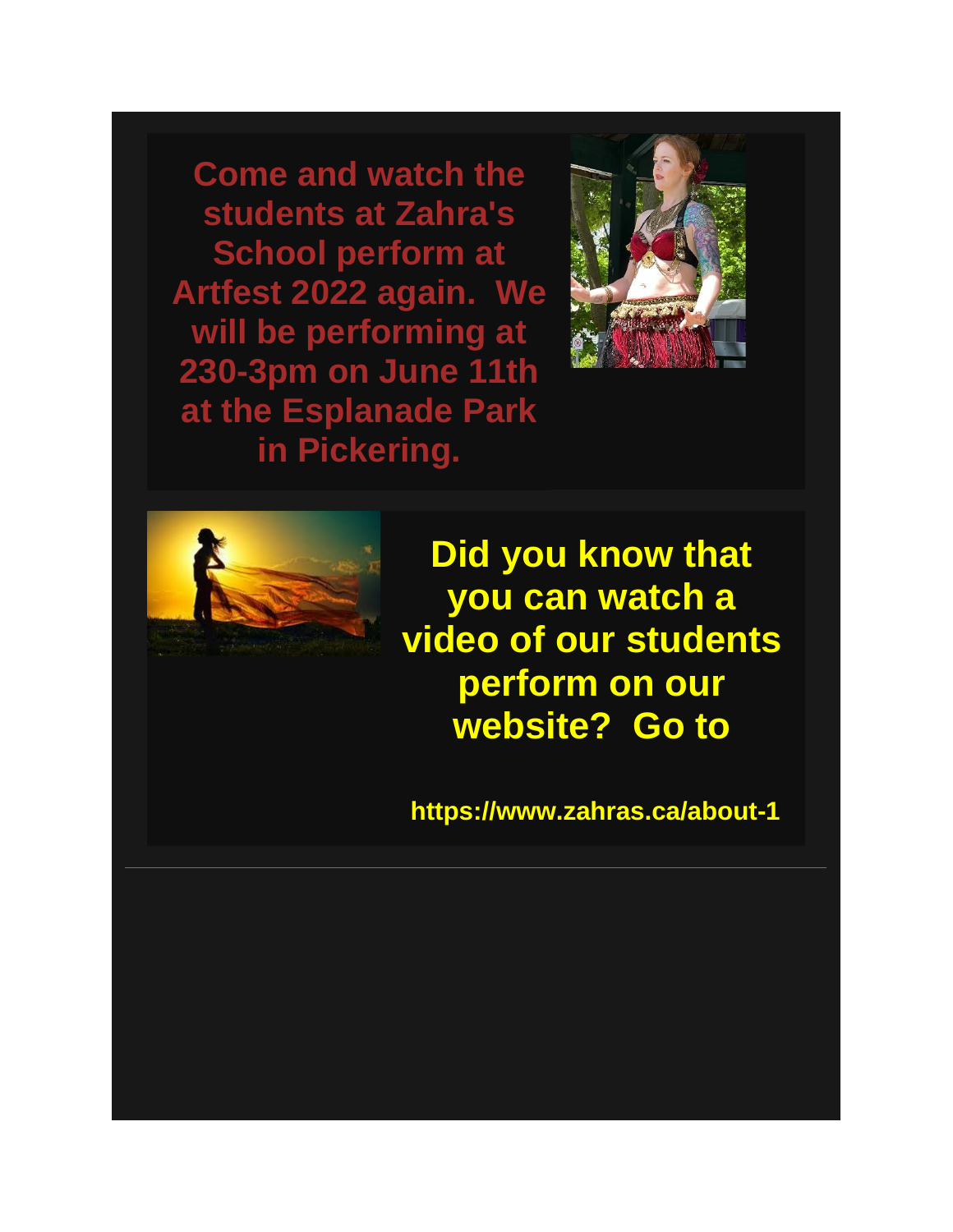

Myiah and Zahra perform the Beginner dance.

## NEW BELLYDANCE CLASSES STARTING IN JUNE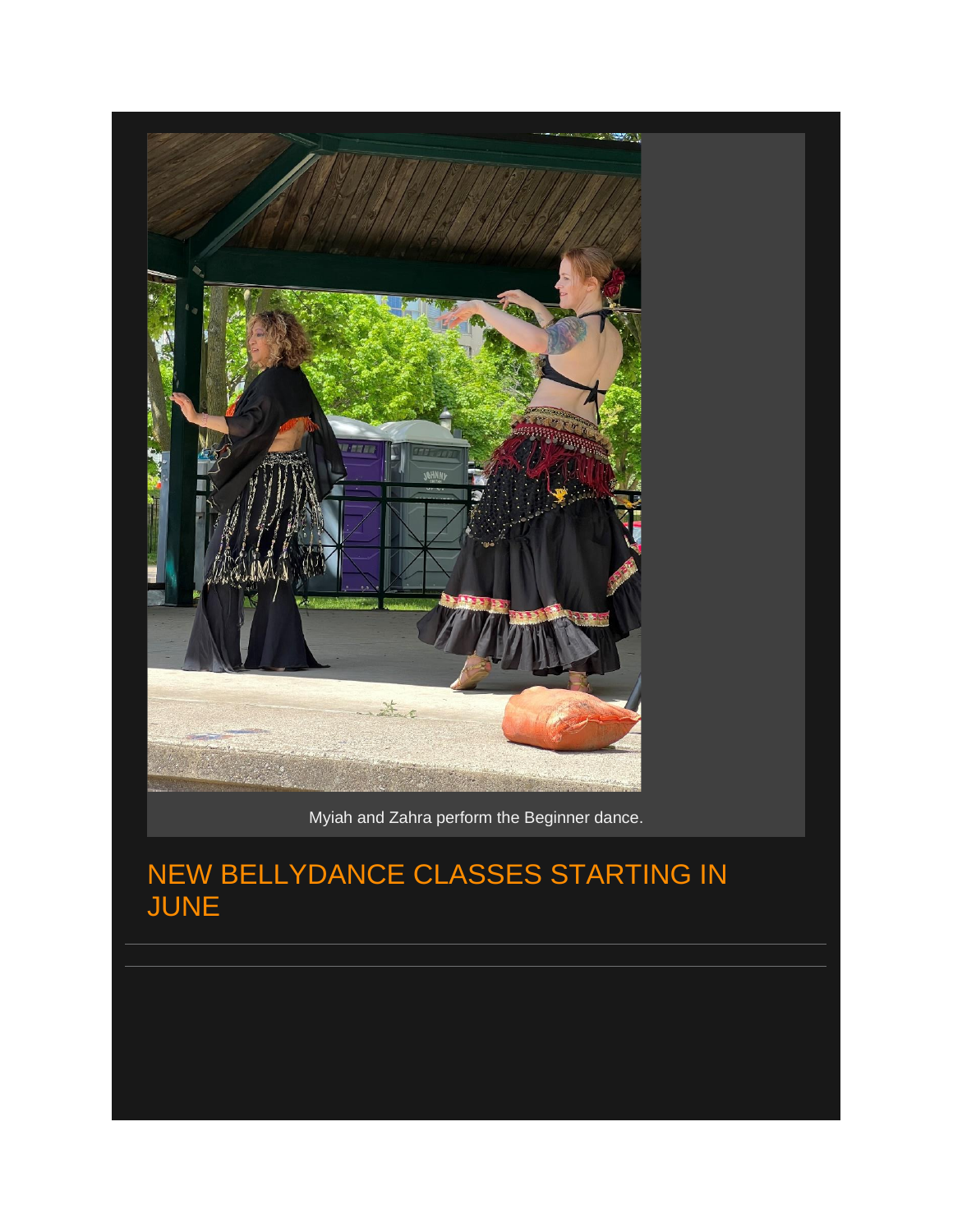

Beginner Bellydance class - Starting Monday, June 6 at 7pm - live a complete song. 5 weeks/1 hour per

**Burlesque with a Chair! - Classes start on Tuesday, June 7th at 7pm Find your inner diva with this fun and flirty class combining burlesque style moves with a chair! No matter what your body type or dance skills are, all sizes and shapes are welcome! This 5 week class is 1 hour a week. Class costs is \$113!**





Dancercise Bellydance Movements - Learn various bellydance movements on Zoom. Classes are done on Thursdays at 1-2pm and are only \$5/class. Contact Zahra for more information

https://www.zahras.ca/shop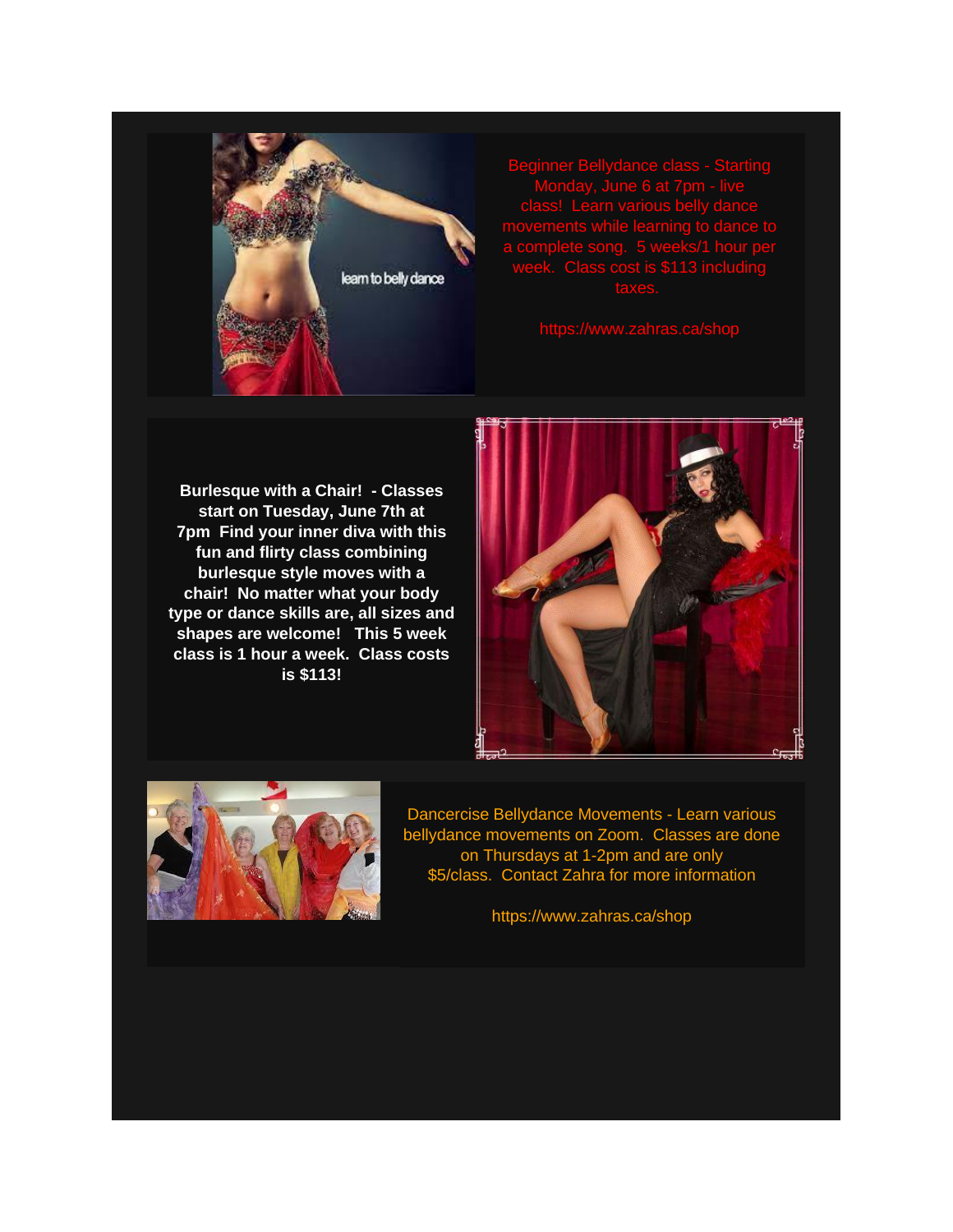East Meets West class - This 5-week zoom class integrates Hop Hop with Belly Dance. Learn to dance to an entire choreographed routine by the end. This class is easy to follow, easy to retain and fun with a low impact workout that improves flexibility and coordination. Good for kids too! Classes start on Thursdays at 7pm. 5 classes for \$100 + tax/1 hour a week.





## Be a Star!

Book yourself a solo class with Zahra!!!

5 lessons for only \$150 plus tax. One hour per week.

You will love it!



Join us on Facebook - under Students of Zahra's School